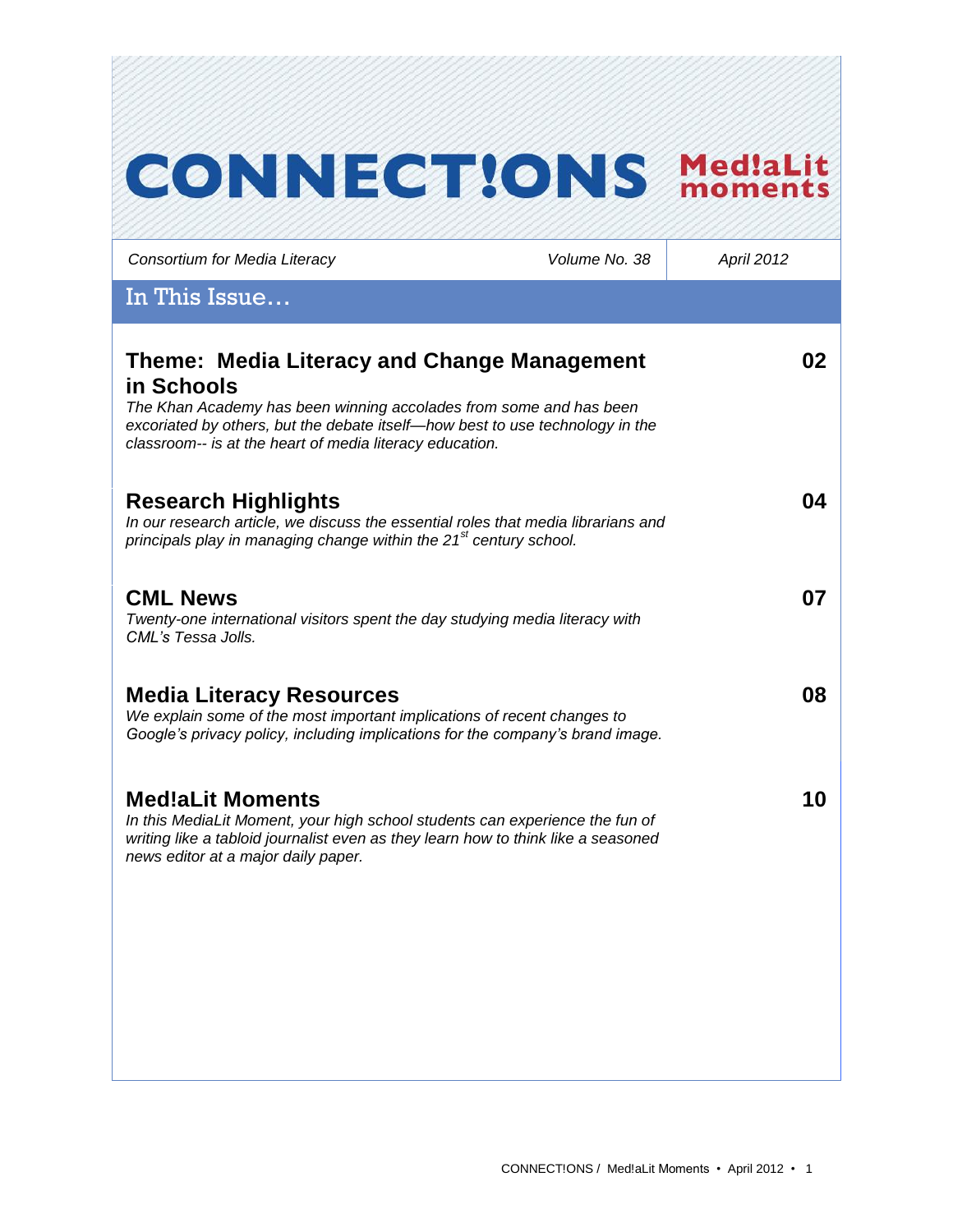### Theme: Media Literacy and Change Management in Schools

In our last issue, we highlighted the difference between the society we live in and the society which K-12 public schools seem to prepare students for. Many schools still treat information as if it were a scarce commodity, and transmission of information is at the center of the business of schooling. Yet, in a 21<sup>st</sup> century society saturated with information from multiple media, employers value employees who not only know how to access information, but also know how to analyze and evaluate what they find.

In this issue, we focus on the capacity of new media and communications technologies to change the direction of education in the  $21<sup>st</sup>$  century. If the way students obtain information and learn to process it is fundamentally changed, then how should schools spend the time and resources they have available to them?

The Khan Academy is one good example of a new learning technology that is encouraging teachers to "flip" the activities traditionally conducted in the classroom. The Khan Academy had its start in 2004, when founder Salman Khan, then a hedge fund analyst in Boston, gave math tutorials to his younger cousin in New Orleans over the phone. After a few sessions she said she preferred that he post video tutorials on YouTube so she could see them whenever she wanted. Khan obliged. Within weeks, strangers were commenting on how helpful the tutorials had been for them. Today the Khan Academy boasts \$16.5 million in funding from Google, the Gates Foundation and other technology donors. By the end of 2011, the website had logged as many as four million unique visitors per month (Thompson, "How Khan Academy Is Changing the Rules of Education"; Lynley, "Khan Academy Had 4 Million Unique Visitors").

In the beginning, the site included only the video lectures. With funding in hand, Khan and his support team created three hundred practice modules in mathematics which provided instant feedback to students. Next, the team added features which allowed teachers to view real-time assessment data in a variety of formats. In 2011, district administrators in the city of Los Altos, California, took interest in the enhanced site and integrated the Khan Academy learning system into their fifth and sixth grade mathematics curricula.

At Santa Rita Elementary, a school within the district, teacher Kami Thordarson replaces some of her lessons with Khan's lectures, which students view at home. According to Thordarson, students often grapple with a subject and need someone to talk to when they're doing homework—which they now do in class. In the classroom, Thordarson periodically monitors assessment data provided by the Khan Academy site at the same time that she assesses student progress in person. "I'm able to give specific, pinpointed help when needed" (Thompson, op. cit). Moreover, students are able to spend time engaging in activities which stimulate creativity and problem-solving skills, such as playing SKUNK, a game based on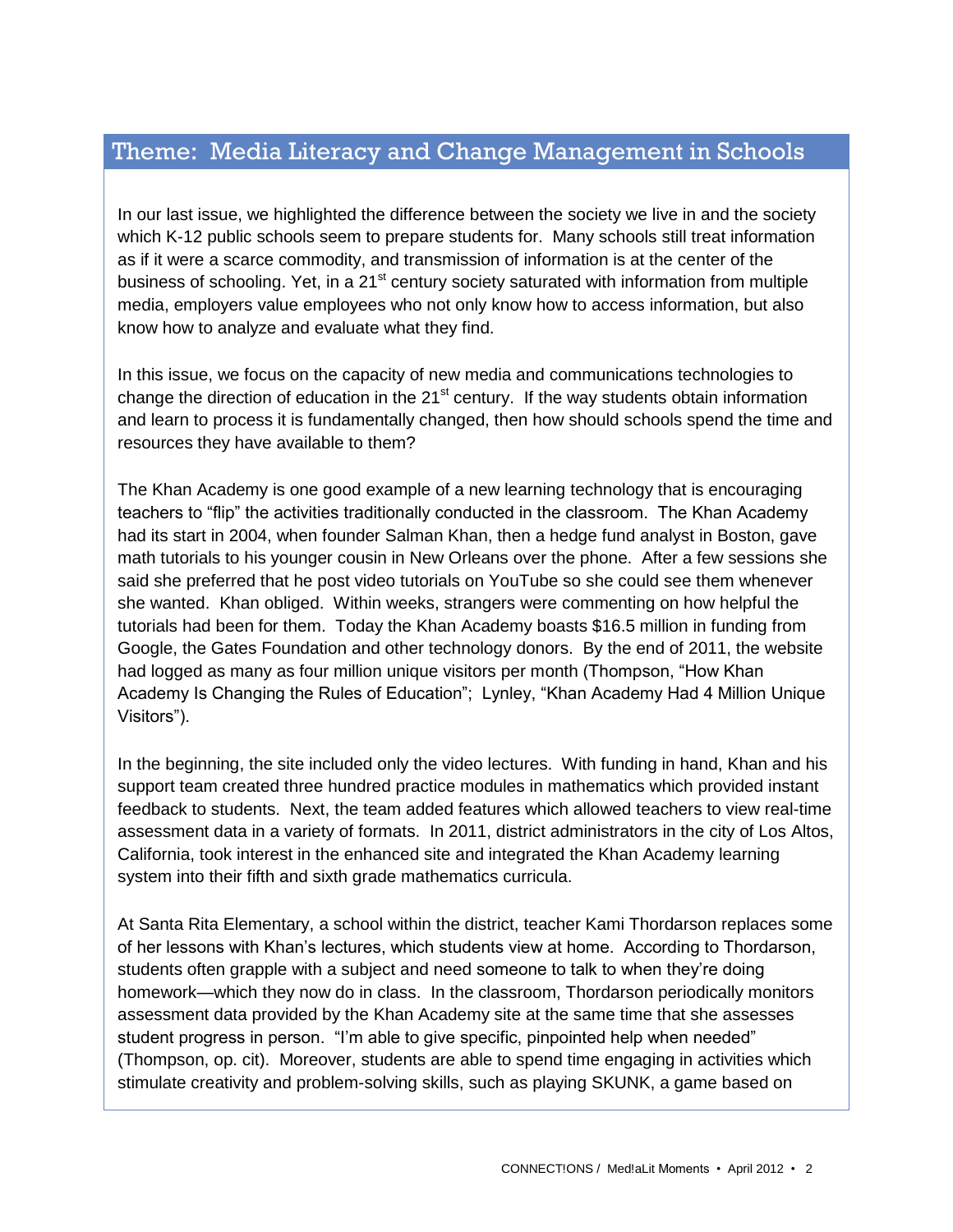probability, or making a tile floor, which requires sophisticated skills for estimating sizes, shapes and numbers (*Economist,* "Flipping the Classroom").

In some respects, short media literacy activities like the MediaLit Moments for this newsletter play the same role that the Khan lectures play for student learning. Both provide an introduction to a topic and initial practice. Both are springboards for quality classroom instruction. But the Key Questions and Core Concepts of media literacy are even more generative, as they can be immediately applied to the creation of original curricula.

The Khan Academy has attracted its fair share of criticism, some of it perceptive. Aren't these lectures just a fancy means for delivering the same content? They allow for self-pacing, but is there any way to modify them to meet the needs of individual students? Students are emotional, psychological and social creatures. Can the lectures really be so effective when students need human contact to motivate their learning?

The Khan Academy isn't necessarily 'the future of education,' as many of its proponents claim, but the debate over its merits is largely a good thing. One of the purposes of media literacy education is to encourage students, teachers and administrators alike to think about the most valuable uses of educational technologies. How can we use them to meet the needs of all students, and how can we utilize them to reduce time, opportunity and financial costs? In other words, how can we best deploy them to revolutionize educational institutions in the  $21<sup>st</sup>$ century? The research article for this issue of *Connections* attempts to answer some of these questions. In this issue, we also offer a resources article which can help you understand the personal and political implications of the new Google privacy policy. And in our MediaLit Moment, your high school students have the chance to think like a tabloid news writer for a day, and learn something about the way all news is constructed.

#### References:

*Economist*, "Flipping the Classroom." 17 September 2011: 30-32. Lynley, Matt. "Khan Academy Had 4 Million Unique Visitors Last Month." [www.businessinsider.com,](http://www.businessinsider.com/) 28 December 2011.

Thompson, Clive. "How Khan Academy Is Changing the Rules of Education." *Wired Magazine* online, 15 July 2011, [www.wired.com.](http://www.wired.com/)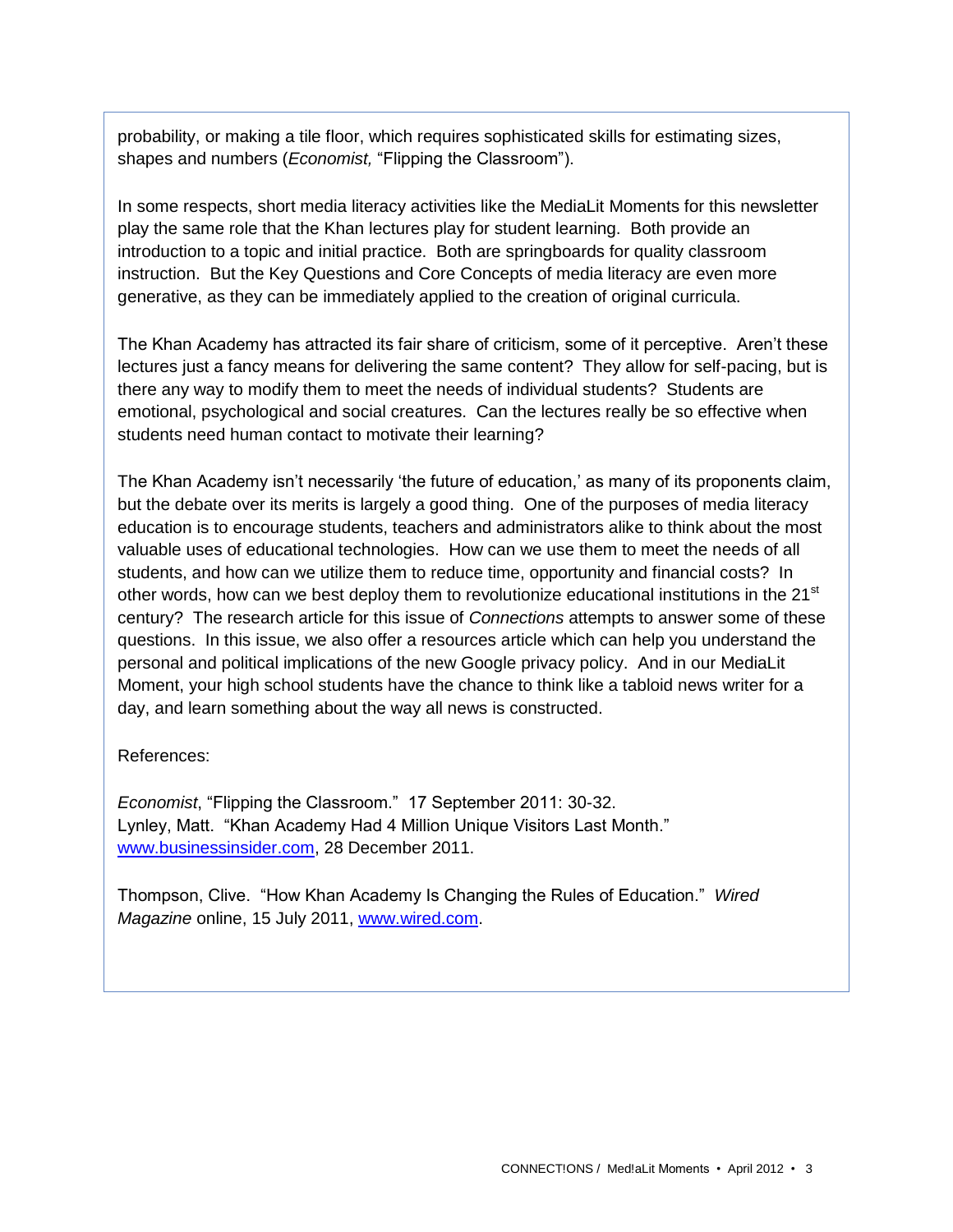## Research Highlights

#### **New Roles, New Spaces, New Learning in the 21st Century School**

"Change Management," the first part of the CML Trilogy: *A System for Learning AnyTime, AnyWhere*, argues that media librarians play a crucial role in the development of the 21<sup>st</sup> century school. School media librarians have typically enjoyed a comprehensive view of the schools they serve. With a full complement of digital tools at their disposal, they play an active role in almost every aspect of teaching and learning within the school. Among other things, they:

- help students understand the uses and purposes of electronic resources within the library according to relevant instructional standards
- participate in the drafting of those standards, and ensure the inclusion of standards for information, media, visual, digital and technological literacy
- collect assessment data for curricular programs, and consult with administrative staff in the development of student data systems
- co-ordinate instructional technology initiatives, ensuring that these fulfill specific educational goals
- collaborate with teachers to plan and implement curricula
- contribute to the professional development of teachers and administrators by assisting them with the organization of personal learning networks
- turn the library website into a virtual "third space" which invites the participation of all members of the school community

As electronic books continue to proliferate, educators and theorists alike are asking whether libraries will even remain relevant in the  $21<sup>st</sup>$  century. Most librarians argue that the physical spaces of libraries should be re-purposed, and often use a domestic metaphor to illustrate the changes they envision. In the past, school libraries were much like grocery stores—they warehoused and stockpiled information "ingredients." Today, the school library should be more like an information "kitchen." In other words, it should be an energetic, inviting space for collaborative and project-based learning: "Even at home, a pristine living room isn't used for studying. . .When people want to study or create something or chat, they head for the kitchen. People use the kitchen table to spread out their work. . . It's a working environment that should have a lot of 'appliances' and space to research, make stuff, and consume a big 'information meal' (Sullivan, "Divine Design").

Project-based learning in itself represents a tectonic shift in the use of information in educational settings. Rather than storing and recalling information, or applying it to hypothetical scenarios which have at best a tenuous connection with real human needs, students use information in authentic settings to address problems which impact both them and members of the wider community. Take, for example, the case of the EAST (Environmental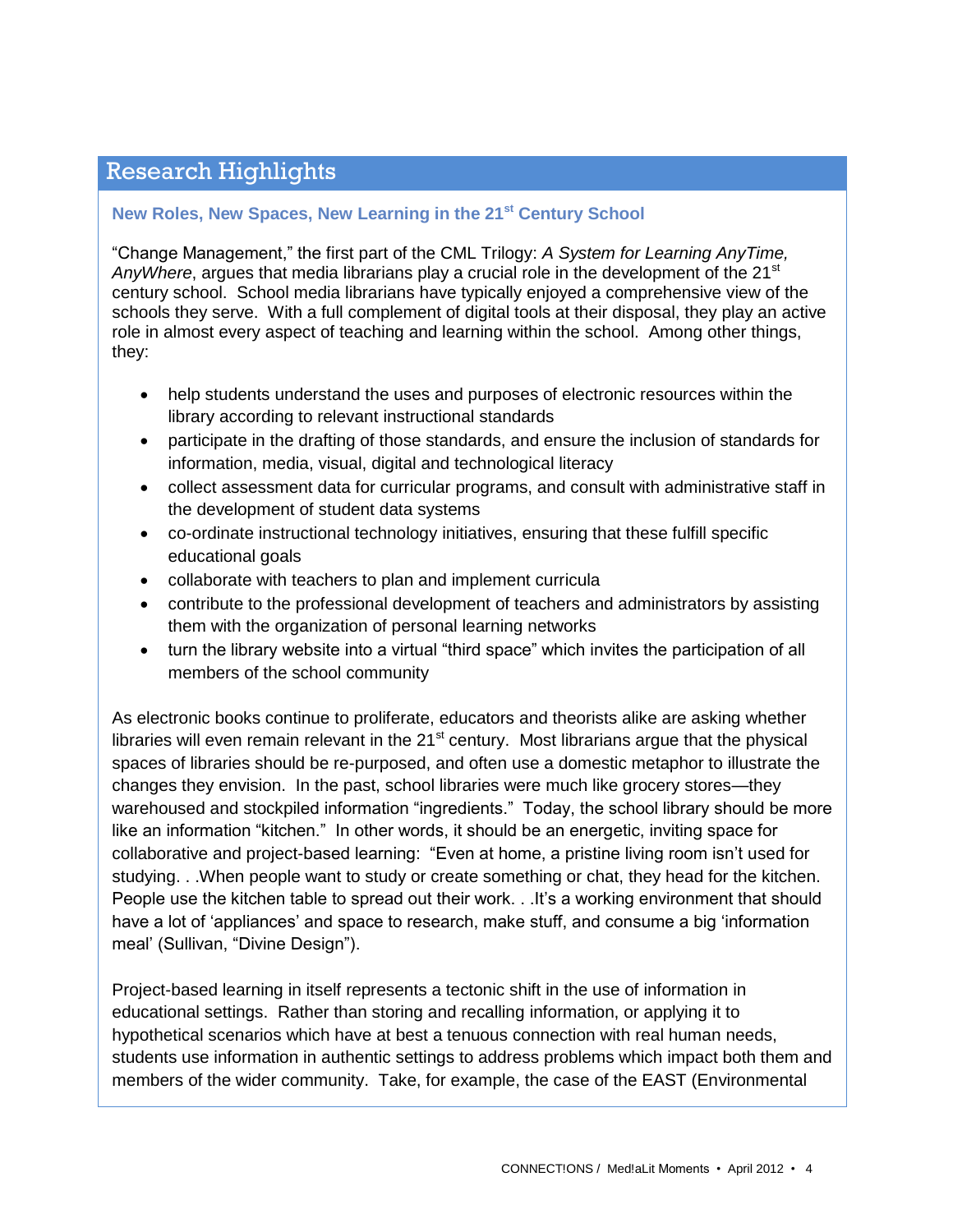and Spatial Technology) initiative, an educational model focusing on student-driven service projects accomplished through teamwork and the use of digital technologies.

When Mansfield Elementary School, in Mansfield, Arkansas, had to cancel its field trip to Blanchard Springs Caverns because of rising gas prices, a group of Mansfield High School students rallied to find a way to bring the caverns to the kids. They filmed the caves, mapped them with a GPS device, interviewed the man who first explored the caves half a century ago, and created a virtual tour complete with animated cartoon guides. Other projects have included the creation of a "rain garden" to capture storm runoff and protect a local river from pollutants typically contained in runoff; and production of educational videos on recognizing and responding to the initial signs of stroke, copies of which were donated to a local hospital for re-distribution. The pedagogical methods of the EAST program have been validated by several formal research studies, and the program has been named as a model by the U.S. Departments of Education and Labor [\(www.eastproject.org;](http://www.eastproject.org/) Vogel, "The East Initiative).

In addition to highlighting the role of the media librarian, the *System for Learning* [e-book on](http://www.medialit.org/reading-room/media-literacy-system-learning-anytime-anywhere)  [Change Management](http://www.medialit.org/reading-room/media-literacy-system-learning-anytime-anywhere) discusses the tasks which principals must take on in order to lead schools into the 21<sup>st</sup> century. First, they must articulate and promote a vision for change. They will need to help staff understand that the defining activity at schools is no longer the sharing of information, but the organization and management of people, information and technology to better serve the needs of students. Responding to criticism that technology-based curricula fail to increase student achievement, Natalie Tolbert, a Mansfield High teacher and EAST lab director, responds, "What makes EAST different is the engine running it. This engine includes teacher training, technical professional development, and two yearly conferences [one for lab facilitators and students] . . .If we didn't have this dedication from the staff—the training and the administrative support, and everything else we need—the program wouldn't work" (Vogel, "The East Initiative").

If organization and management are at the heart of  $21<sup>st</sup>$  century education, ensuring consistency of execution will be one of the main tasks for principals. Demonstration of feasibility and continuous evaluation of results will be equally important.

Finally, the responsibility for vision belongs not only to the principal, but to the school community as a whole. In an era in which technological change proceeds at an increasingly rapid rate, it pays for schools to articulate all their needs, and the potential solutions to them, even if those appear to be utopian or far off. In the "Tools for Change Management" section of the Trilogy, you'll find a number of activities which can help your school initiate the visioning process.

References:

Jolls, Tessa. "Media Literacy: A System for Learning, Part I Change Management," CML website [www.medialit.org](http://www.medialit.org/) (2012).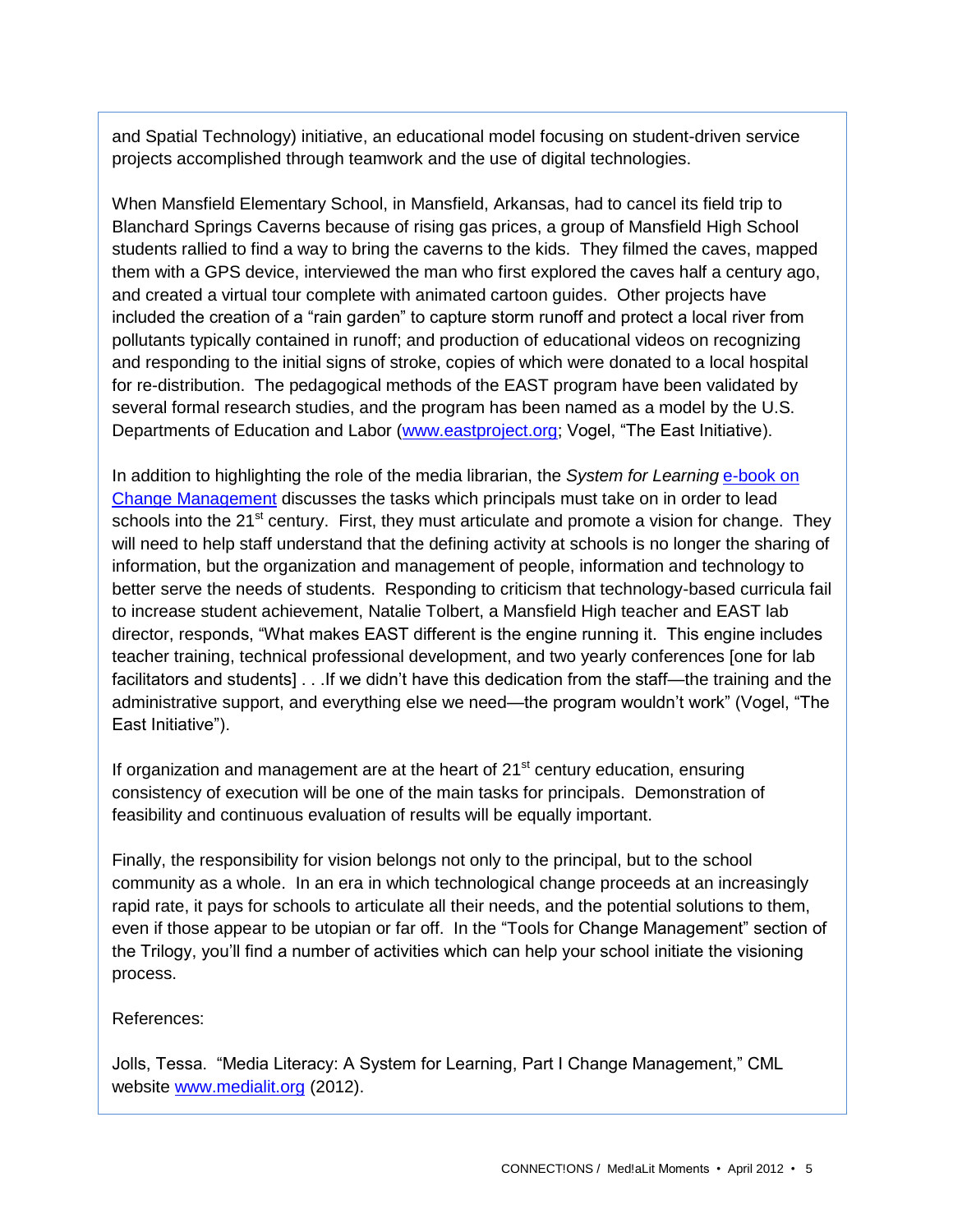Sullivan, Margaret. "Divine Design: How to Create the 21<sup>st</sup> Century Library of Your Dreams." *School Library Journal* 57.4 (April 2011): 26-32.

Vogel, Traci, "The EAST Initiative: Students Use Technology to Promote Collaborative Learning." Article in "Schools That Work" section of Edutopia website. Accessed 23 March, 2012 at [www.edutopia.org/east-technology-lab](http://www.edutopia.org/east-technology-lab)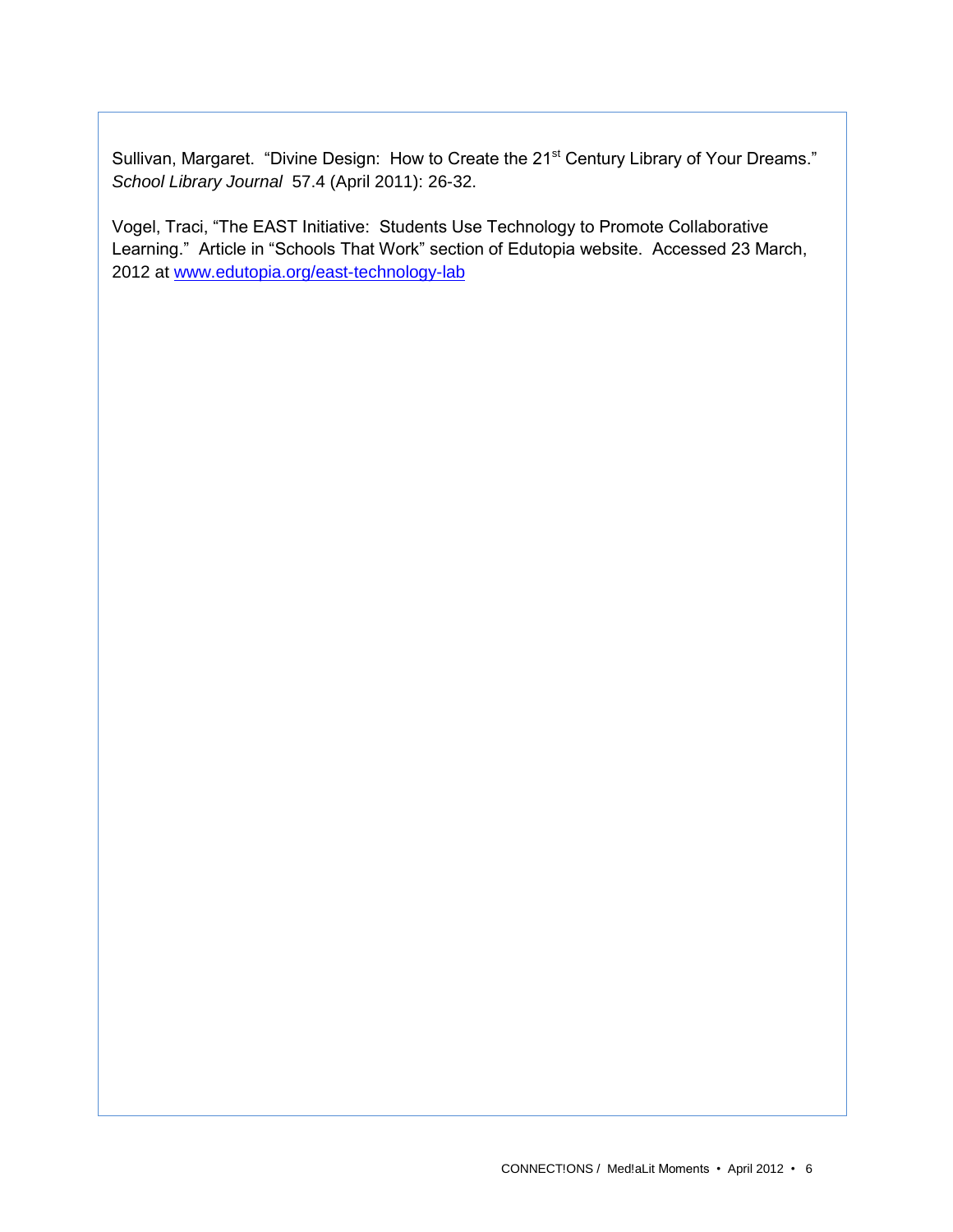### CML News





# **CONSORTIUM** for **MEDIA LITERACY**

**Uniting for Development** 

#### **Media Literacy Workshop for International Delegates**

On March 5<sup>th</sup> in Santa Monica, California, CML President and CEO Tessa Jolls gave a media literacy workshop to 21 visitors from various countries including Bangladesh, Bhutan, Egypt, Estonia, Iraq, Mexico, Nepal, etc. The group was part of the International Visitor Leadership Program sponsored by the State Department. The program brought together people from all over the world to discuss issues on "Media Literacy: Promoting Civil Society Through New Media."

Jolls was invited to lead a half-day workshop for the delegates where she introduced CML's Five Key Questions and Core Concepts for media literacy and engaged the group in media literacy activities involving deconstruction and construction. The group travelled from coast to coast in the U.S. exploring the topic of media literacy.

#### **About Us…**

The Consortium for Media Literacy addresses the role of global media through the advocacy, research and design of media literacy education for youth, educators and parents.

The Consortium focuses on K-12 grade youth and their parents and communities. The research efforts include nutrition and health education, body image/sexuality, safety and responsibility in media by consumers and creators of products. The Consortium is building a body of research, interventions and communication that demonstrate scientifically that media literacy is an effective intervention strategy in addressing critical issues for youth.

[www.consortiumformedialiteracy.org](http://www.consortiumformedialiteracy.org/)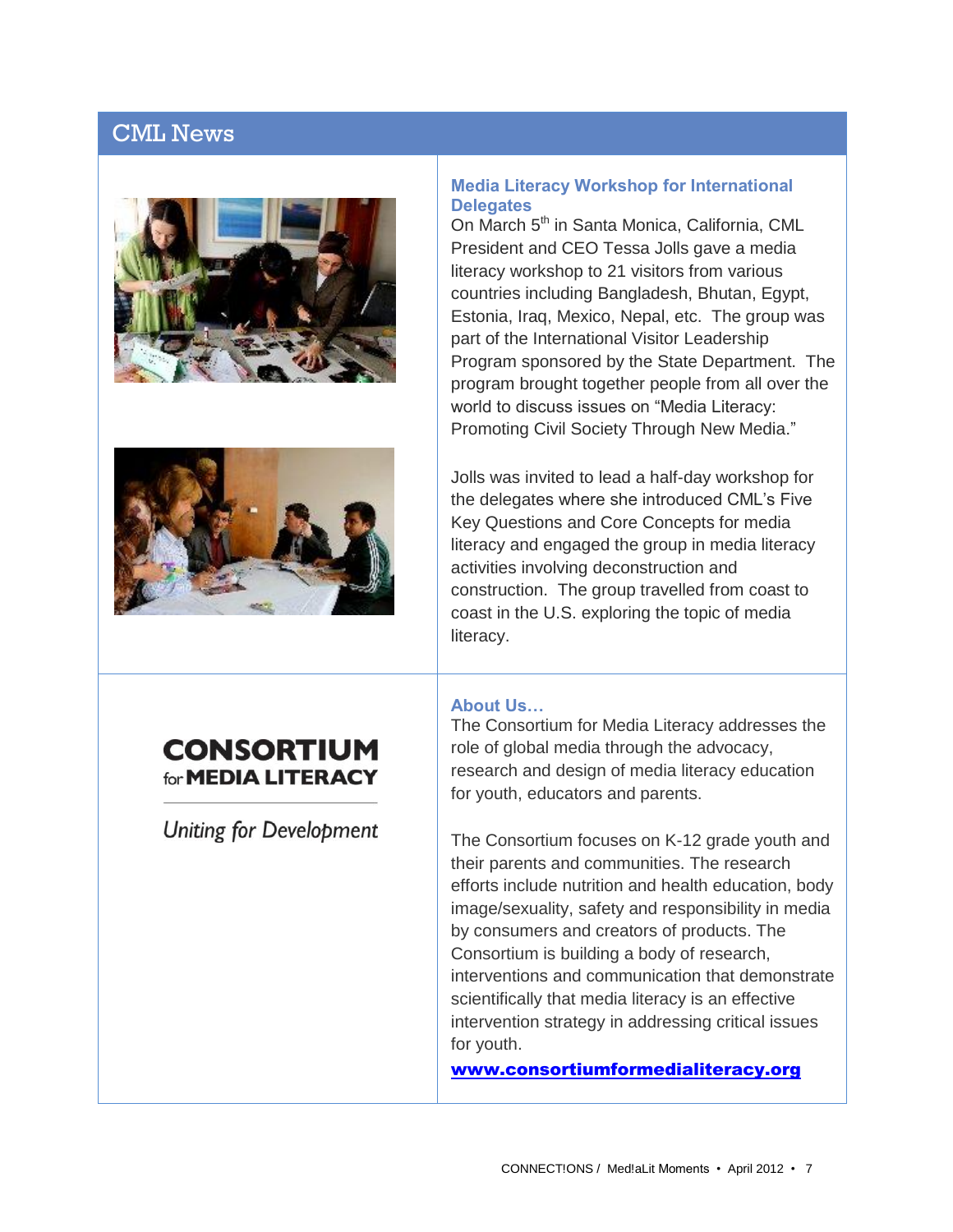### Resources for Media Literacy

**Teaching Tip:** Librarians are an untapped resource for media literacy**.** Coordinate your classroom media literacy projects with your school librarian.

### **Google Releases New Privacy Policy**

On March  $1^{st}$ , Google released a new privacy policy which has been greeted by reactions ranging from shrugs of the shoulder to pointed inquiry to firestorms of criticism and the threat of legal action. Google avers that the new policy was created for the purpose of simplicity. Google offers more than 60 online services, and each carried its own separate privacy policy until the issuance of the current policy. According to Google's FAQ, the new policy and terms of service ". . .cover multiple products and features, reflecting our desire to create one beautifully simple and intuitive experience across Google."

The 'beautifully simple and intuitive' experience for users raises questions about Google's information sharing practices. Some observers have noted that Google has gleaned data from account holders across the entire range of its services and shared it with third parties for some time. From this point of view, Google is simply making its information sharing practices more explicit. Less sanguine commentators such as John Simpson of Consumer Watchdog argue that Google is combining the data in new ways to assemble large digital dossiers to sell more advertising ("Google Rolls Out New Privacy Policy Amid Howls," Agence France Presse, 1 March 2012).

The greater controversy involves the choices which Google account holders have for controlling their data. With the exception of Google's Chrome browser and a few other services, the policy does not allow users to select which data they wish to allow Google to share and which data they wish to keep private. Instead, Google offers a "data liberation" service for users to migrate all their data elsewhere. The problem lies in the sheer amount of data that millions of users have amassed across a wide array of Google products and services. A February 22<sup>nd</sup> letter from the National Association of Attorneys General points out that companies which opt to keep their data private might need to move their entire business over to different platforms and re-train employees on web-based sharing, calendar services, and more.

Another option is for users to avoid logging into Google accounts as they use Google services. Mobile phone customers with phones on Google's Android operating system would find this option largely unworkable, however. Without logging into their accounts, Android users would not be able to download new applications and update those already installed. Among the commentators who weighed in on the relative lack of choices for users was FTC Chairman Jon Leibowitz, who commented, "It's a fairly binary and somewhat brutal choice that they are giving consumers" (C-Span "Newsmakers" program, 1 March 2012).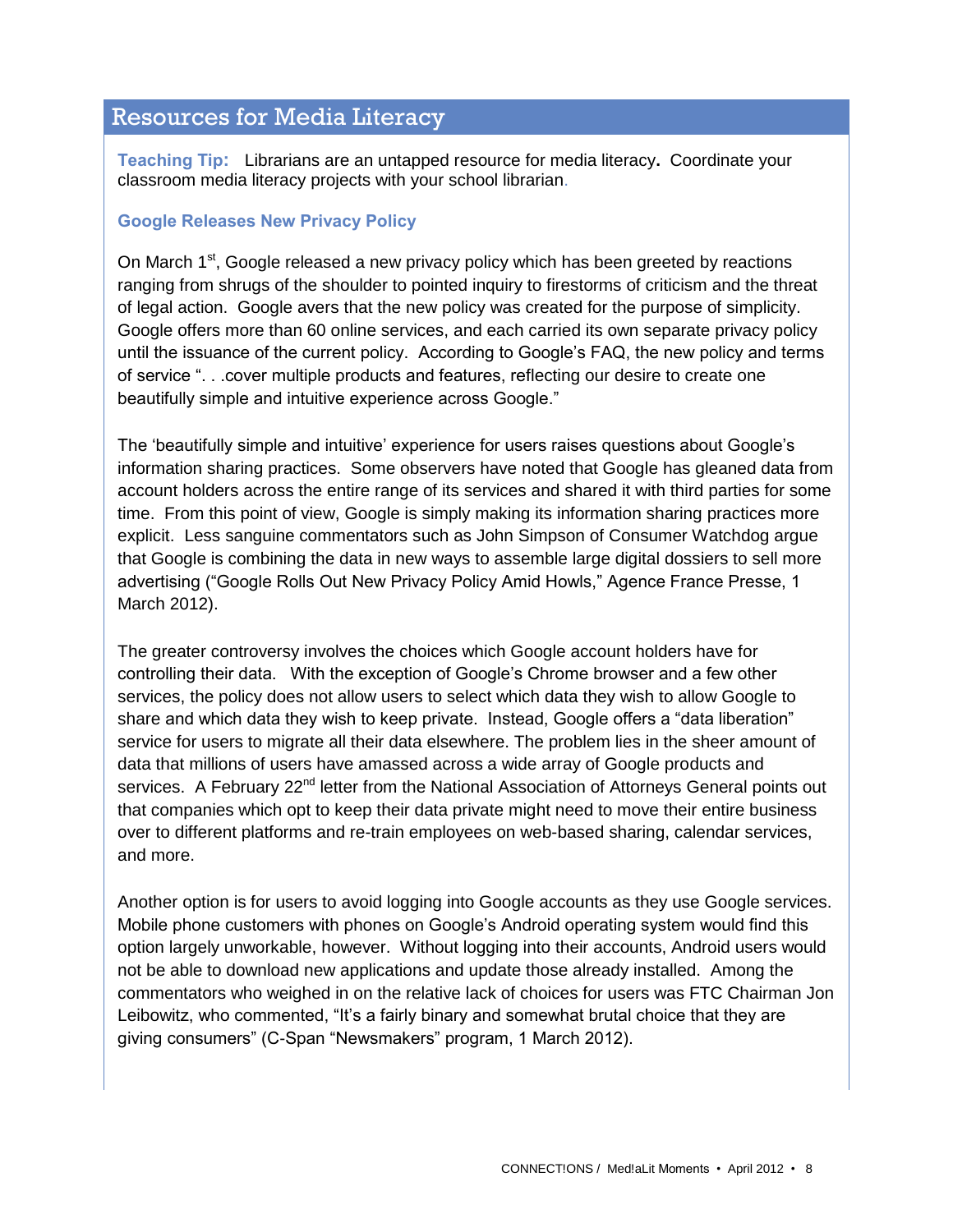Beyond any dispute over its specific terms, however, the controversy over Google's privacy policy reveals a crisis of image and expectation for Google. The ideal of a free, open Internet which has the potential to usher in revolutionary social change remains a powerful one in American society, and Google cast itself in that image when it coined the motto "Don't Be Evil" to accompany its initial public offering in 2004. The image associated with the brand is now becoming a difficult one for the company to manage.

On February  $22^{nd}$ , the Center for Digital Democracy filed a complaint with the FTC for Google's failure to *". . .*accurately and honestly inform users of the *real reasons* for changing its policy" [emphasis added] ("CDD to FTC: Google Violated Buzz Consent Decree," [www.democraticmedia.org,](http://www.democraticmedia.org/) "The Latest in Digital Democracy," accessed 15 March 2012). In fact, the new policy makes it clear that Google will share user information with ". . .our partners—like publishers, advertisers and connected sites." (Heading, "Information we share"). Essentially, the staff at CDD believed that Google was using the pro-social and consumerfriendly brand image expressed through the new privacy policy to dupe consumers into accepting the commercial use of their data.

From a media literacy standpoint, media consumers should not content themselves with the text of any policy statement but should acquire the skills needed to analyze its purposes. Frank discussion of the commercial motivations of producers is also in order. In the golden age of broadcast television, media literacy advocates coined the phrase, "You were brought to the sponsor by the program." Today, John Simpson comments, "Remember, you're not Google's customer; you're Google's product" ("Google's New 'Privacy' Policy," [www.consumerwatchdog.org,](http://www.consumerwatchdog.org/) 1 March 2012).

By the same token, effective citizenship in a digital age requires engagement with media producers which moves beyond reflexive criticism. A good example can be found in the letter of concern sent to Google by the National Association of Attorneys General: "Your company claims that users. . .will want their personal information shared. . .because doing so will enable your company to provide them with a 'simple product experience that does what you need, when you want it to,' . . .If that were truly the case, consumers would not only decline to opt out of the new privacy policy, but would freely opt *in* if given the opportunity." In other words, media literate citizens encourage, --if not pressure-- producers to offer them meaningful choices. When media audiences have meaningful choices, they have the opportunity to make wise choices as well.

The letter from the National Association of Attorneys General may be accessed at: [http://www.naag.org/assets/files/pdf/signons/20120222.Google%20Privacy%20Policy%20Final](http://www.naag.org/assets/files/pdf/signons/20120222.Google%20Privacy%20Policy%20Final.pdf) [.pdf](http://www.naag.org/assets/files/pdf/signons/20120222.Google%20Privacy%20Policy%20Final.pdf)

The Google Privacy Policy may be accessed at: <http://www.google.com/intl/en/policies/>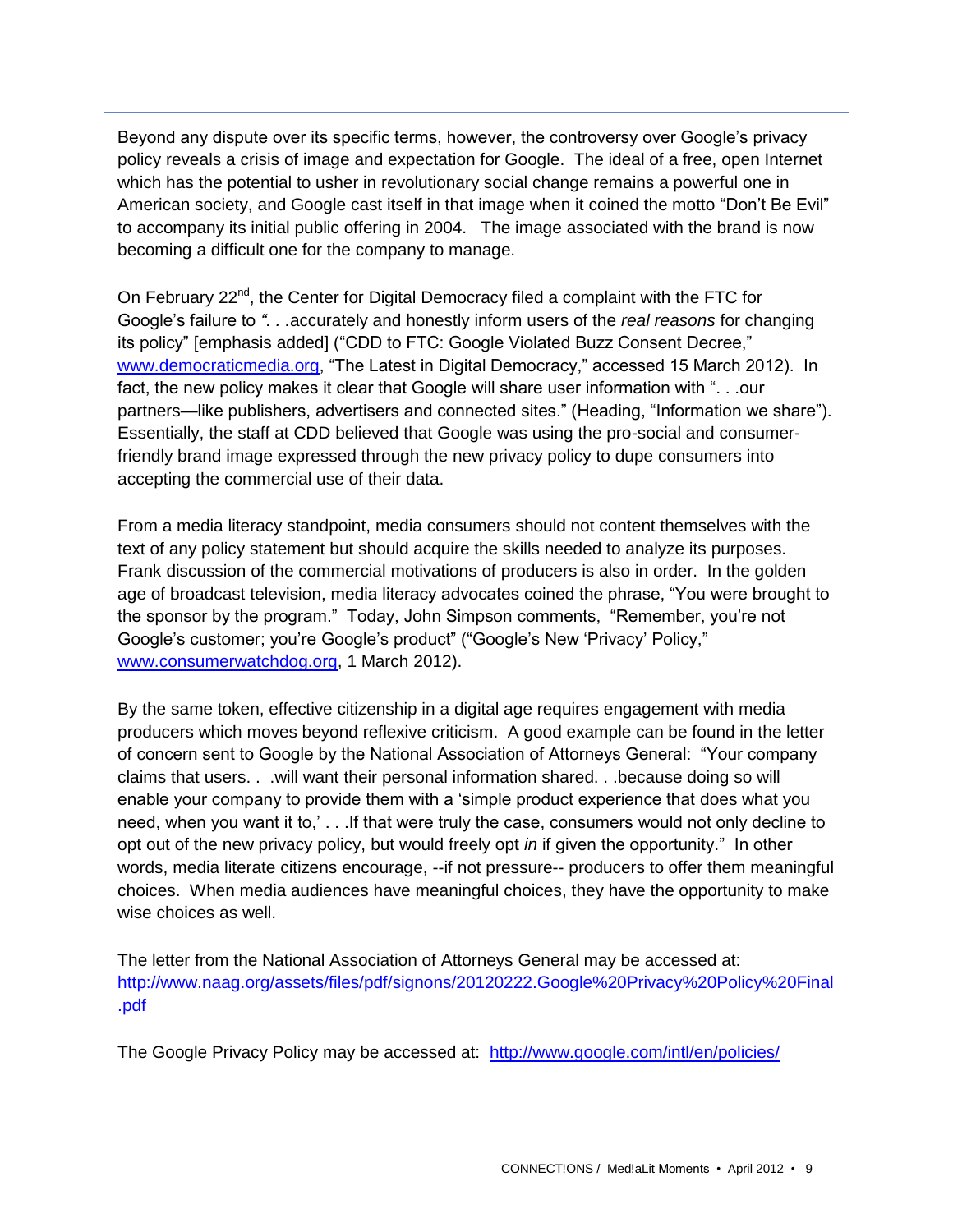### Med!aLit Moments

### **Space Alien Lands Audition on American Idol!**

It's common to speak of tabloid news writing as a kind of journalism which can be easily separated from any other kind. From this point of view, all other news publications uphold journalistic standards which tabloids do not begin to meet. And there's some basis to the argument. For example, tabloid writers—in flagrant violation of the rules of attribution- fabricate quotes from fictitious "sources" or "insiders" to pique reader interest in their stories. But in one essential respect, tabloid and mainstream news publications are more similar than they appear to be. They share the same set of news values—the criteria by which news organizations select stories to be published (as listed later in the activity). In this MediaLit Moment, we take advantage of that essential similarity: your high school students will not only have fun producing their own tabloid news, they'll learn something about the way in which all news is constructed.

#### **Ask students to write a tabloid news headline and identify the news values they reflect**

**AHA!:** The crazy headline that I wrote follows the rules for writing any good news story!

**Key Question #2:** What creative techniques are used to attract my attention? **Key Question #2 for Producers:** Does my message reflect understanding in format, creativity and technology?

**Core Concept #2:** Media messages are constructed using a creative language with its own rules.

**Key Question #3 for Producers:** Is my message engaging and compelling for my target audience?

**Core Concept #3:** Different people experience the same media message differently.

**Grade Level:** 10-12

**Materials:** Sample tabloid newspapers or headlines; paper, pencil, imagination

**Activity:** Ask students about their knowledge of and experience with tabloid news. Do any of them like reading tabloid newspapers? Why or why not?

Next, tell students that they're going to learn something about tabloid news by writing their own tabloid news headline. Students should write something they find entertaining, but it needs to be something appropriate for the general public to read. Distribute sample stories or headlines if you wish. Once they're finished, have fun sharing headlines in class. You may want to ask a few students about the thinking behind the headlines they wrote.

Next, display or distribute a list of the news values which editors use to select stories which